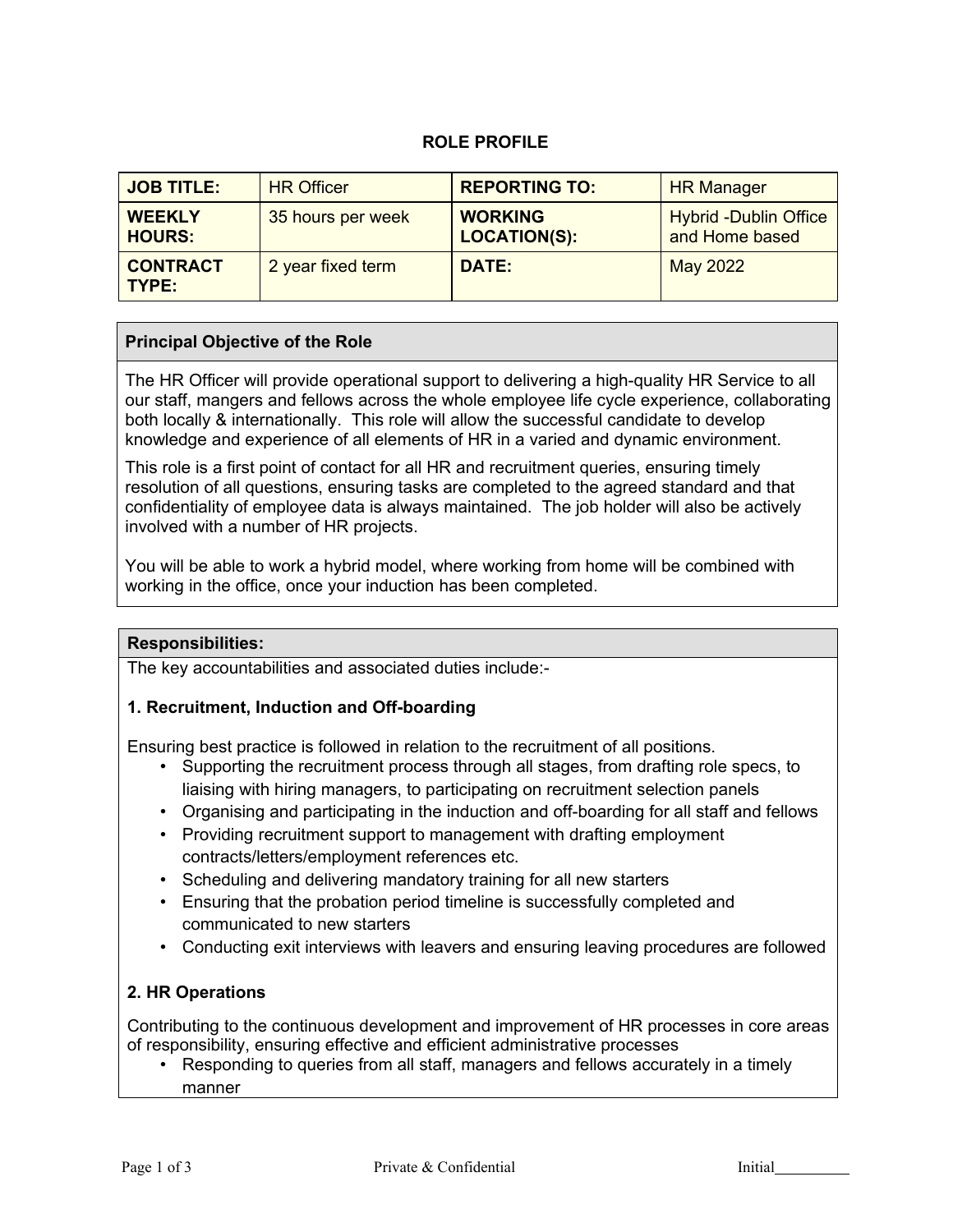- Providing advice and support on FLD policies and procedures to staff, fellows and managers
- Monitoring and reporting on all types of leave including statutory, annual and sick leave
- Ensuring personnel files are maintained and up to date and comply with the GDPR regulations and procedures and our data retention policy
- Attending and taking notes at HR meetings as required including HR team meetings, interviews and disciplinary and grievance meetings

# **3. HR IS System**

Supporting with the installation, roll-out and maintenance of a new HR IS system

- Ensuring all staff, managers and fellows are trained on and can access and use the HR IS new system
- Producing management information reports including Payroll, Gender, Headcount, Recruitment, Absence, Turnover, Trends.

# **4. Training, Learning and Development**

Supporting with providing a range learning and development opportunities

- Sourcing and scheduling appropriate training for staff teams and individuals as required
- Analysing training evaluation feedback forms and providing reports
- Delivering training on HR policies and procedures as part of the onboarding process

# **5. Organisational Transformation**

Supporting across a range of projects to support the organisational and team strategic plans. Some examples of upcoming projects are:

- Updating and reviewing policies, procedures and staff handbook
- Involvement in the development and implementation of various employee engagement and well-being initiatives
- Supporting with improving our internal communications
- Supporting with the development of a new Performance Management system

# **6. Well being**

Supporting with developing and communicating to all staff and fellows our range of wellbeing initiatives and available supports.

*This job description is intended as a summary of the primary responsibilities of & qualifications for this role. The job description is not intended as inclusive of all duties an individual in this position might be asked to perform based on requirements either now or in the future.*